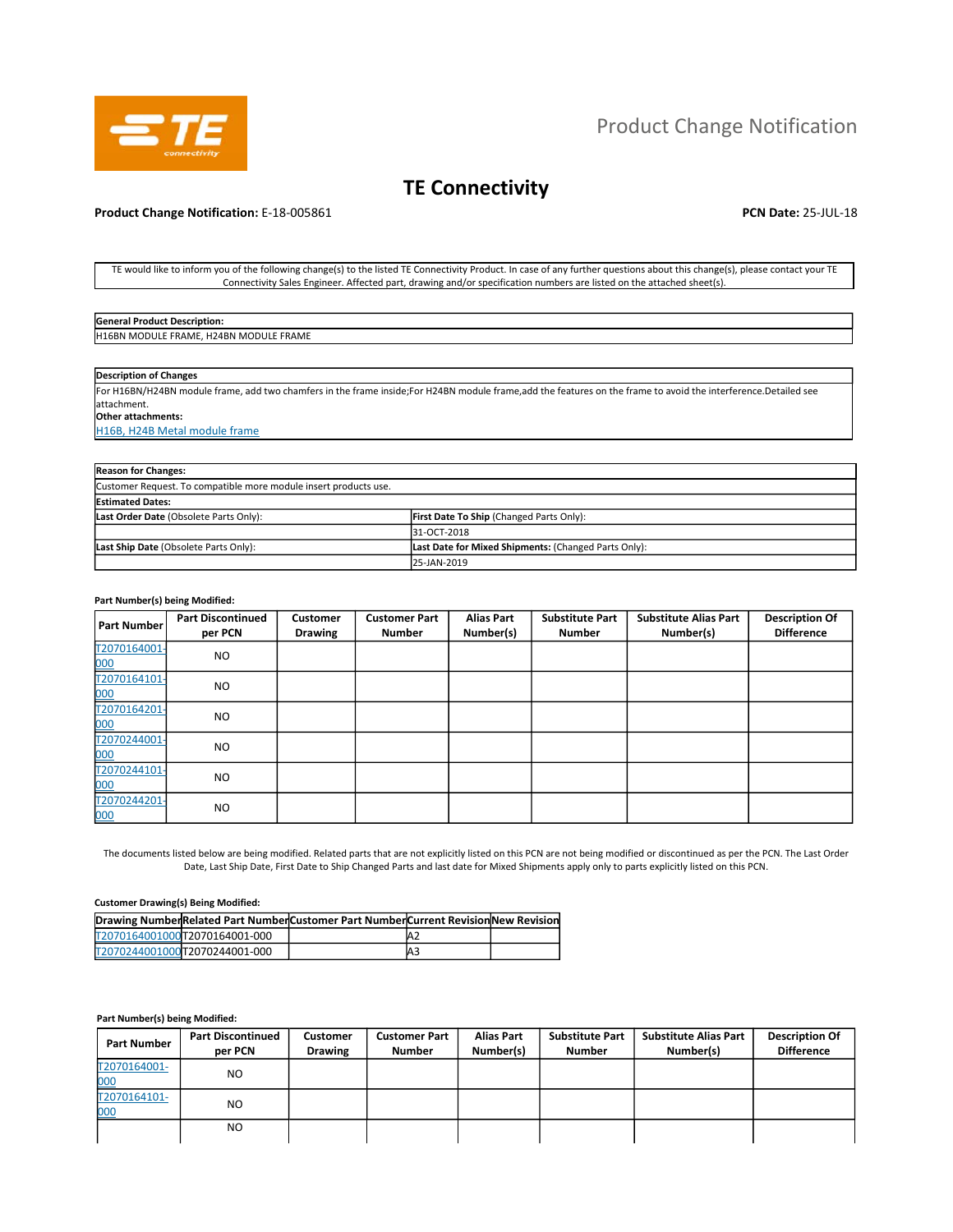| <b>Part Number</b>  | <b>Part Discontinued</b><br>per PCN | <b>Customer</b><br><b>Drawing</b> | <b>Customer Part</b><br><b>Number</b> | <b>Alias Part</b><br>Number(s) | <b>Substitute Part</b><br><b>Number</b> | <b>Substitute Alias Part</b><br>Number(s) | <b>Description Of</b><br><b>Difference</b> |
|---------------------|-------------------------------------|-----------------------------------|---------------------------------------|--------------------------------|-----------------------------------------|-------------------------------------------|--------------------------------------------|
| T2070164201-<br>000 |                                     |                                   |                                       |                                |                                         |                                           |                                            |
| T2070244001-<br>000 | NO.                                 |                                   |                                       |                                |                                         |                                           |                                            |
| T2070244101-<br>000 | NO.                                 |                                   |                                       |                                |                                         |                                           |                                            |
| T2070244201-<br>000 | NO.                                 |                                   |                                       |                                |                                         |                                           |                                            |

#### **Part Number(s) being Modified:**

| <b>Part Number</b>  | <b>Part Discontinued</b><br>per PCN | <b>Customer</b><br><b>Drawing</b> | <b>Customer Part</b><br><b>Number</b> | <b>Alias Part</b><br>Number(s) | <b>Substitute Part</b><br><b>Number</b> | <b>Substitute Alias Part</b><br>Number(s) | <b>Description Of</b><br><b>Difference</b> |
|---------------------|-------------------------------------|-----------------------------------|---------------------------------------|--------------------------------|-----------------------------------------|-------------------------------------------|--------------------------------------------|
| T2070164001-<br>000 | <b>NO</b>                           |                                   |                                       |                                |                                         |                                           |                                            |
| T2070164101-<br>000 | <b>NO</b>                           |                                   |                                       |                                |                                         |                                           |                                            |
| T2070164201-<br>000 | <b>NO</b>                           |                                   |                                       |                                |                                         |                                           |                                            |
| T2070244001-<br>000 | <b>NO</b>                           |                                   |                                       |                                |                                         |                                           |                                            |
| T2070244101-<br>000 | <b>NO</b>                           |                                   |                                       |                                |                                         |                                           |                                            |
| T2070244201-<br>000 | <b>NO</b>                           |                                   |                                       |                                |                                         |                                           |                                            |

The documents listed below are being modified. Related parts that are not explicitly listed on this PCN are not being modified or discontinued as per the PCN. The Last Order Date, Last Ship Date, First Date to Ship Changed Parts and last date for Mixed Shipments apply only to parts explicitly listed on this PCN.

## **Customer Drawing(s) Being Modified:**

|  |                               | Drawing NumberRelated Part NumberCustomer Part NumberCurrent Revision New Revision |    |  |
|--|-------------------------------|------------------------------------------------------------------------------------|----|--|
|  | T2070164001000T2070164001-000 |                                                                                    | Az |  |
|  | T2070244001000T2070244001-000 |                                                                                    | A3 |  |

## **Part Number(s) being Modified:**

| <b>Part Number</b>  | <b>Part Discontinued</b><br>per PCN | <b>Customer</b><br><b>Drawing</b> | <b>Customer Part</b><br><b>Number</b> | <b>Alias Part</b><br>Number(s) | <b>Substitute Part</b><br><b>Number</b> | <b>Substitute Alias Part</b><br>Number(s) | <b>Description Of</b><br><b>Difference</b> |
|---------------------|-------------------------------------|-----------------------------------|---------------------------------------|--------------------------------|-----------------------------------------|-------------------------------------------|--------------------------------------------|
| T2070164001-<br>000 | <b>NO</b>                           |                                   |                                       |                                |                                         |                                           |                                            |
| T2070164101-<br>000 | <b>NO</b>                           |                                   |                                       |                                |                                         |                                           |                                            |
| T2070164201-<br>000 | <b>NO</b>                           |                                   |                                       |                                |                                         |                                           |                                            |
| T2070244001-<br>000 | <b>NO</b>                           |                                   |                                       |                                |                                         |                                           |                                            |
| T2070244101-<br>000 | <b>NO</b>                           |                                   |                                       |                                |                                         |                                           |                                            |
| T2070244201-<br>000 | <b>NO</b>                           |                                   |                                       |                                |                                         |                                           |                                            |

The documents listed below are being modified. Related parts that are not explicitly listed on this PCN are not being modified or discontinued as per the PCN. The Last Order Date, Last Ship Date, First Date to Ship Changed Parts and last date for Mixed Shipments apply only to parts explicitly listed on this PCN.

## **Customer Drawing(s) Being Modified:**

|  |                               | Drawing NumberRelated Part NumberCustomer Part NumberCurrent Revision New Revision |                |  |
|--|-------------------------------|------------------------------------------------------------------------------------|----------------|--|
|  | T2070164001000T2070164001-000 |                                                                                    | – A∠           |  |
|  | T2070244001000T2070244001-000 |                                                                                    | A <sub>3</sub> |  |